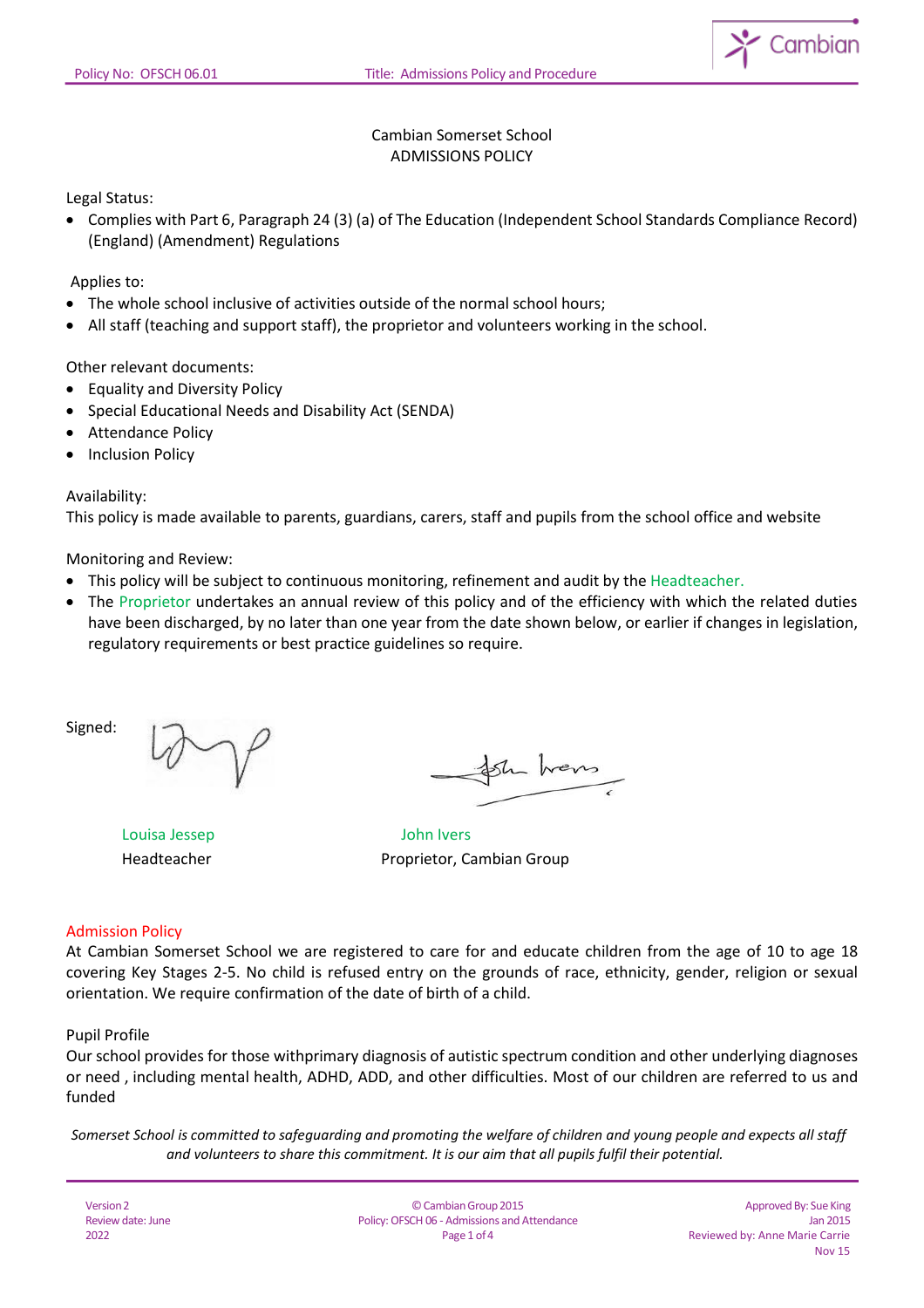

through the local authorities. Our age range may vary depending on specific cases; however most of our pupilswill range between 11-17 years of age. Some of our children will have a Statement of Special Educational Needsor an Education Health Care Plan. Others may be undergoing assessment. Pupils enter our school via two routes,internal which are via our own care homes or external which are from Local Authorities

## Internal – placement from a Cambian Children's Home

Integral to the placement of a child in a Cambian Children's home is the provision of education. It is incumbent on usto ensure thatthe educational placement in being fit for purpose is bespoke to the needs of the child. Thedecision for a child to attend our school is as an outcome of a multi-disciplinary agreement whereby a transitionplan is agreed. Fundamental to this process is the quality of communication from the time when the Commissioning Manager makes the initial contact with the care and education colleagues' right through to thechild being admitted on to the school roll. High quality communication and transparency between the school and the children's home is essential to this process.

### External – a referral is received from the Local Authority

In line with the Special Education Needs Code of Practice a multi-disciplinary decision is reached whereby the child with parents and/or guardians and/or carers visits the school. If is it agreed that the school is, in principle,the most appropriate educational setting for the child then a transition plan is implemented. Parents or guardians/carers will also be asked to provide the school with any further information which they feel will enableus to provide their child with the best possible education. If agreed a place will be offered based on availability and in accordance with the *Code of Practice for Schools, Disability Discrimination Act 1995 Part 4* and Schedule10 of the Equality Act 2010. For more details please see the *Prospectus*, and website.

### Special Educational Needs

Where a child who has a Statement of Special Educational Needs joins our school, we will always consult with parents/guardians/carers and, where appropriate, the Local Authority to ensure that the required curriculum is provided for as set out in either the *Statement* or the *Education, Health and Care Plan* (EHCP) including the full National Curriculum if this is specified. We will also co-operate with the Local Authority to ensure that relevant reviews, including the annual review, are carried out as required by regulation and best practice. The school will make reasonable adjustments to meet the needs of children with a statement of special educational needs. Any additional services that are needed to meet the requirements of the Statement or additional services such as dyslexic tuition will be subject to charge. This will be either directly to the parents/guardians/carers, or the Local Authority if they are responsible for the fees and our school is named in Part 4 of *The Statement* or the relevant section of the EHCP. Our school has a policy and procedures for children with *Special Educational Needs and Disabilities* (SEND) in line with the *SEN Code of Practice* (July 2014)

### English as an Additional Language

Our school will make provision for children who have English as an additional language, (EAL) in the assessment procedure. We do not regard children as having a 'learning difficulty' solely because the 'language or medium of communication of the home is different from the language in which he or she is or will be taught' (Education Act 1996, Section 312(1), (2) and (3). However, pupils for whom English is an additional language (EAL) will be provided with appropriate support provided they meet our School Academic criteria. They will be assessed to gauge the support that may be needed in order to ensure equal access to the curriculum along with all other aspects of life at our school. Our school has a policy and procedures for students requiring *English as an Additional Language* (EAL).

Somerset School is committed to safeguarding and promoting the welfare of children and young people and expects all staff *and volunteers to share this commitment. It is our aim that all pupils fulfil their potential.*

| Version 2         |
|-------------------|
| Review date: June |
| 2022              |

©CambianGroup2015 Policy: OFSCH 06 - Admissions and Attendance Page 2 of 4

Approved By: Sue King Jan 2015 Reviewed by: Anne Marie Carrie Nov 15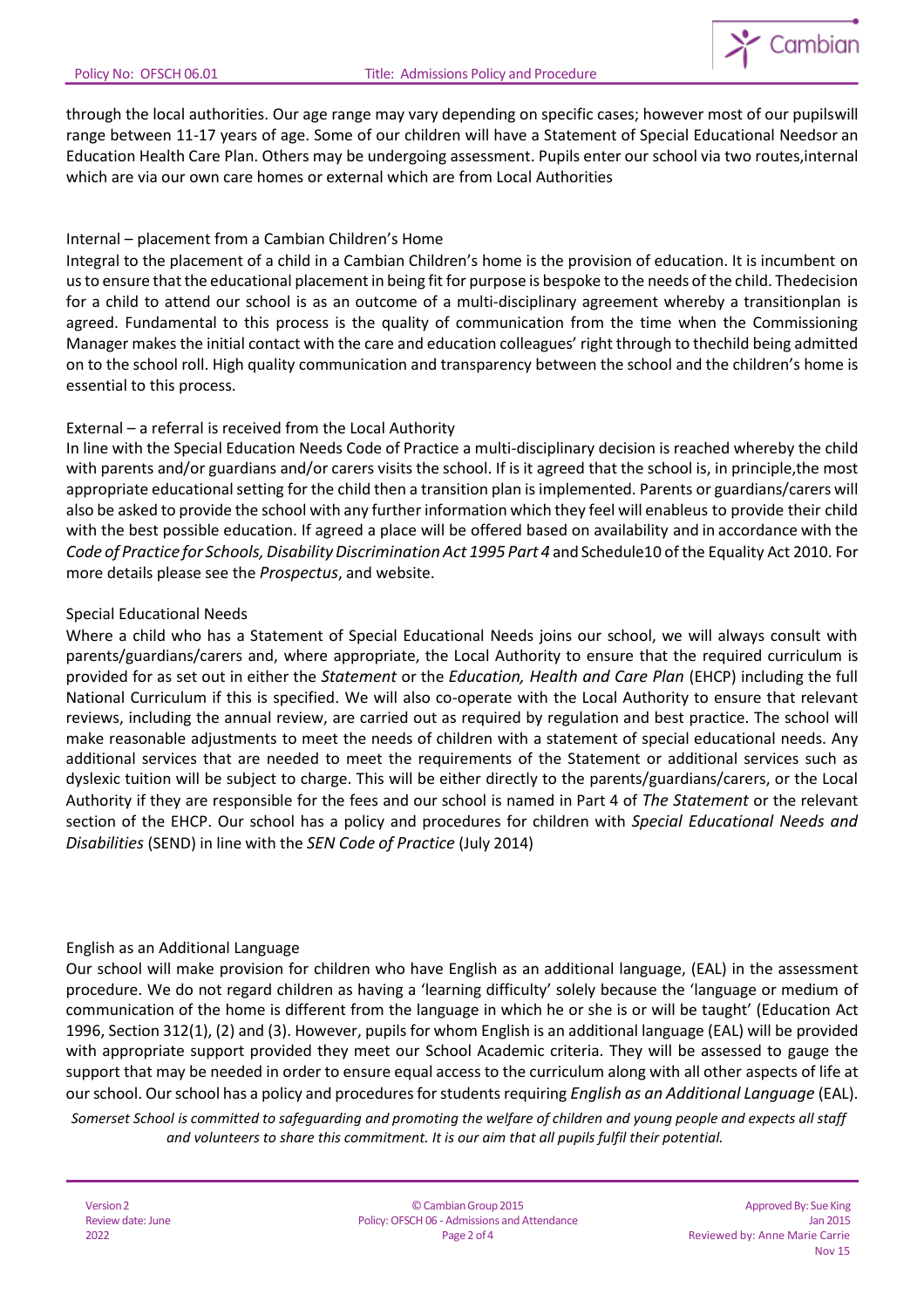The Proprietor of the school is whose address for correspondence during both term-times and holidays is Mr.Stephen Bradshaw, The Cambian Group, Metropolitan House, 3 Darkes Lane, Potters Bar, Hertfordshire

EN6 1AG.The telephone number on which the proprietor may be contacted at all times is 01707 601 800# and the email address is [stephen.bradshaw@cambiangroup.com](mailto:stephen.bradshaw@cambiangroup.com)

# Admissions Policy Appendix

It should be recognised that the young person may be ambivalent at best about the school and that because ofthis they may well not take in all the information given – to this end, further information will need to be offered ata later date. Young people may be referred to Cambian Group at any time during the academic year in one of two ways:-

- Via Cambian Group
- Via a local authority

As much information as possible will be sought at the point of referral to inform assessment as to whether the referral is appropriate and as to whether the school is able to meet the needs of the young person. Information sought should include:

- young person's name;
- age and date of birth;
- gender;
- ethnic background, cultural needs, religious needs/persuasion;
- health needs & history;
- educational history, needs, current provision, support received & required including whether there is a statement of special educational needs proposed educational plan;
- risk issues, level of supervision required, establish if any history of self-harm/suicide, history of volatile and aggressive behaviour, child protection issues, risks presented by third parties;
- expectations and requirements sought by the placing authority to need the young person's needs;
- the name, address and telephone number of the young person's case accountable social worker (if applicable);
- the young person's legal status;
- the young person's and their family's social history;
- any special issues e.g., restriction of contact, child protection and
- criminal history (if any) and whether any existing criminal proceeding are outstanding.

The information provided will assist the Headteacher in his/her assessment as to whether a school placement is viable and appropriate. The Headteacher will consider whether the school has sufficient staffing in terms of number and experience to manage such admission both in terms of the individual young person's needs and respect of the potential impact that the admission may have on existing group dynamics. Should a referral be accepted for admission, the school will notify the company's finance department as soon as practically possiblein order that the appropriate contract arrangements can be administered with the relevant placing authority. Measures of control, discipline & restraint and the requirement to search used by the school are made clear to the placing authority, the young person and parents/carer before the admission.

### Admission

The young person's details need to be entered into the admissions register and accompanying information filed.The young person will be shown around the school and introduced to the staff and other young people. An individual timetable will be discussed, taking into account of the young person's age, aptitude and ability. Initialassessments will be carried out within the first two weeks from admission and a copy of the results will be sent

Somerset School is committed to safeguarding and promoting the welfare of children and young people and expects all staff *and volunteers to share this commitment. It is our aim that all pupils fulfil their potential.*

| Version 2         |
|-------------------|
| Review date: June |
| 2022              |

 $\sum$  Cambian